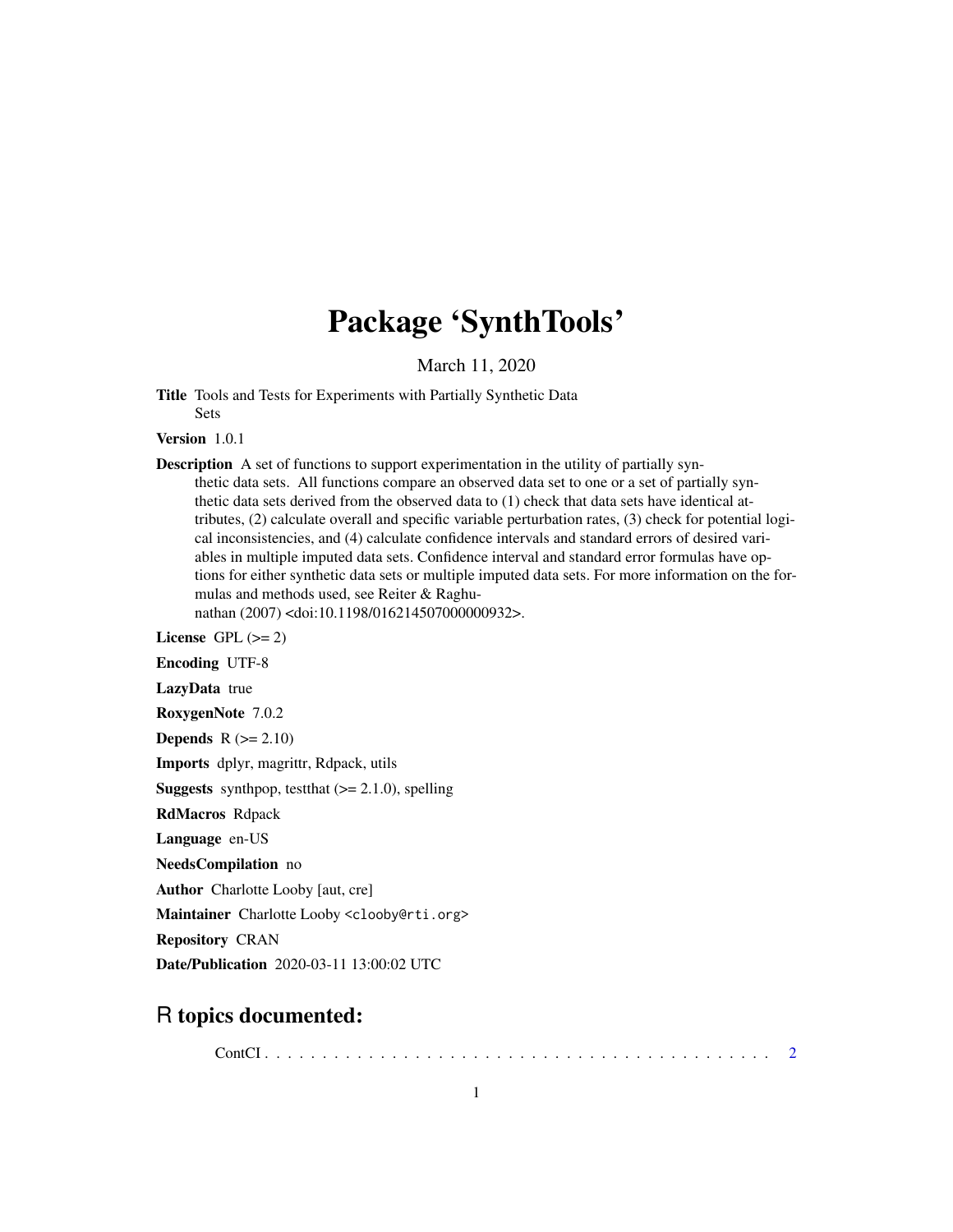#### <span id="page-1-0"></span>2 ContCl

| Index | 14 |
|-------|----|
|       |    |
|       |    |
|       |    |
|       |    |
|       |    |
|       |    |
|       |    |
|       |    |
|       |    |
|       |    |
|       |    |
|       |    |

| ۱n<br>r |  |  |
|---------|--|--|

Confidence intervals and standard errors of multiple imputation for a *specific imputed continuous variable.*

#### Description

This function will calculate confidence intervals and standard errors from the responses of multiple imputed datasets for a specified continuous variable, and also give a YES/NO indicator for whether or not the observed value is within the confidence interval. The confidence intervals and standard errors are calculated by first taking the means of the variable from the partially synthesized datasets, then using  $t.test()$  to get the confidence intervals.

# Usage

```
ContCI(obs_data, imp_data_list, var, sig = 6, alpha = 0.05)
```
#### Arguments

| obs_data | The original dataset to which the next will be compared, of the type "data.frame". |
|----------|------------------------------------------------------------------------------------|
|          | imp_data_list A list composed of m synthetic data sets.                            |
| var      | The continuous variable being checked.                                             |
| sig      | The number of significant digits in the output data frame. Defaults to 6.          |
| alpha    | Test size, defaults to 0.05.                                                       |

# Details

This function was developed with the intention of making the job of researching partially synthetic data utility a bit easier by providing another way of measuring utility.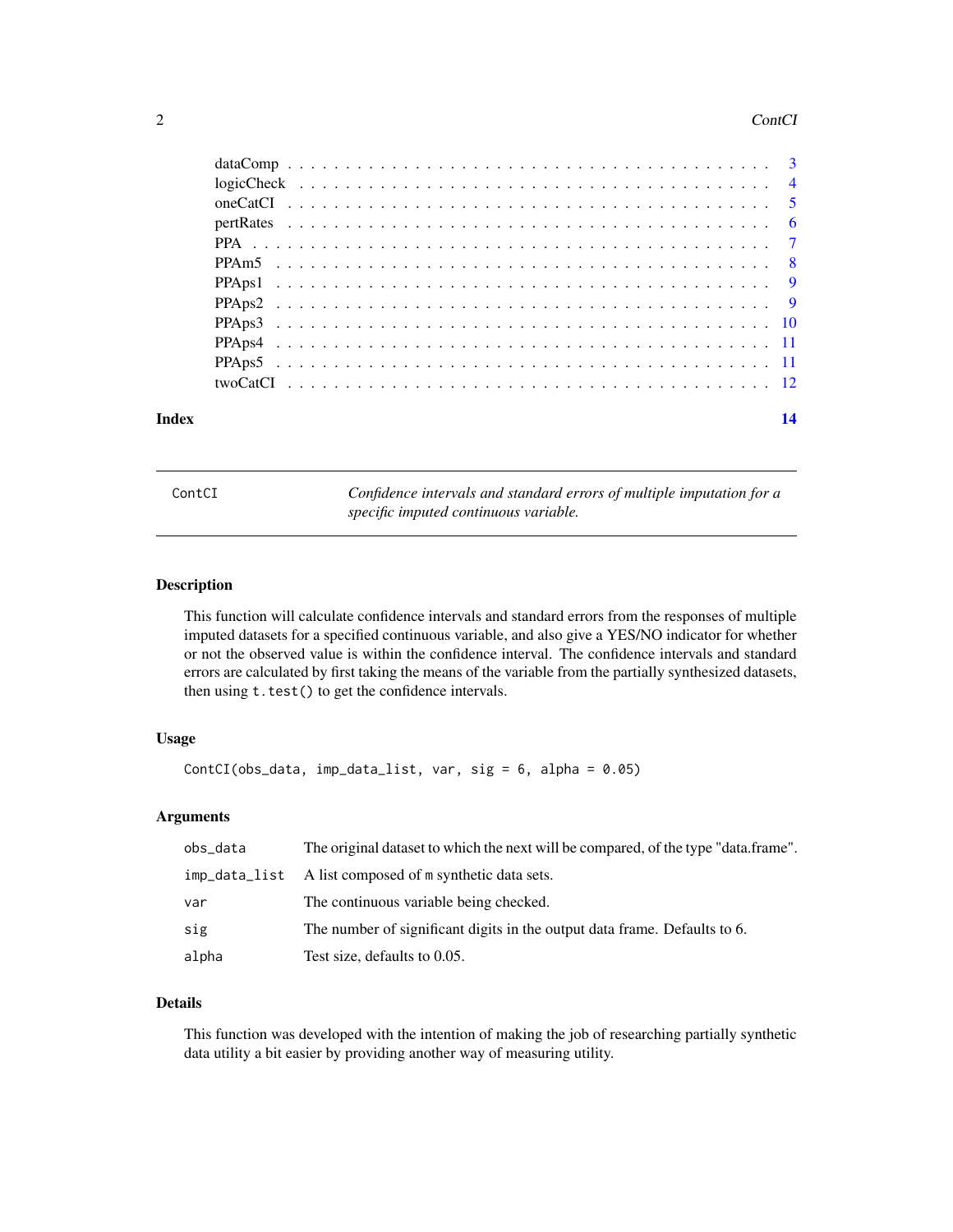# <span id="page-2-0"></span>dataComp 3

#### Value

This function returns a data frame with the variable's observed mean, lower and upper limits of the confidence interval, standard error, and a YES/NO indicating whether or not the observed value is within the confidence interval.

## Examples

```
#"PPA" is the observed data set
#"PPAm5" is a list of 5 partially synthetic data sets derived from PPA
#"age" is a continuous variable present in the synthesized data sets.
#3 significant digits are desired from the output data frame.
```

```
ContCI(PPA, PPAm5, "age", sig=3)
```
dataComp *Checking for equality in the features of two data sets.*

#### **Description**

This function will check for comparability between two data sets, including dimensions, order of variables, variable classifications, and levels of factors. When a data set is fully or partially synthesized from an observed data set, these are the features that should be equal between the data sets so the utility of the synthetic data can be measured.

#### Usage

```
dataComp(obs_data, new_data)
```
# Arguments

| obs_data | The original data set to which the next will be compared, of the type "data.frame".                         |
|----------|-------------------------------------------------------------------------------------------------------------|
| new_data | The fully or partially synthetic data set to be compared to the observed data, of<br>the type "data.frame". |

# Details

This function was developed with the intention of making the job of researching synthetic data utility a bit easier by making preliminary data set comparisons quickly.

#### Value

A list containing the following components:

| same.dim   | A logical value indicating whether or not obs_data and new_data have the same<br>dimensions.               |
|------------|------------------------------------------------------------------------------------------------------------|
| same.order | A logical value indicating whether or not the variables in obs_data and new_data<br>are in the same order. |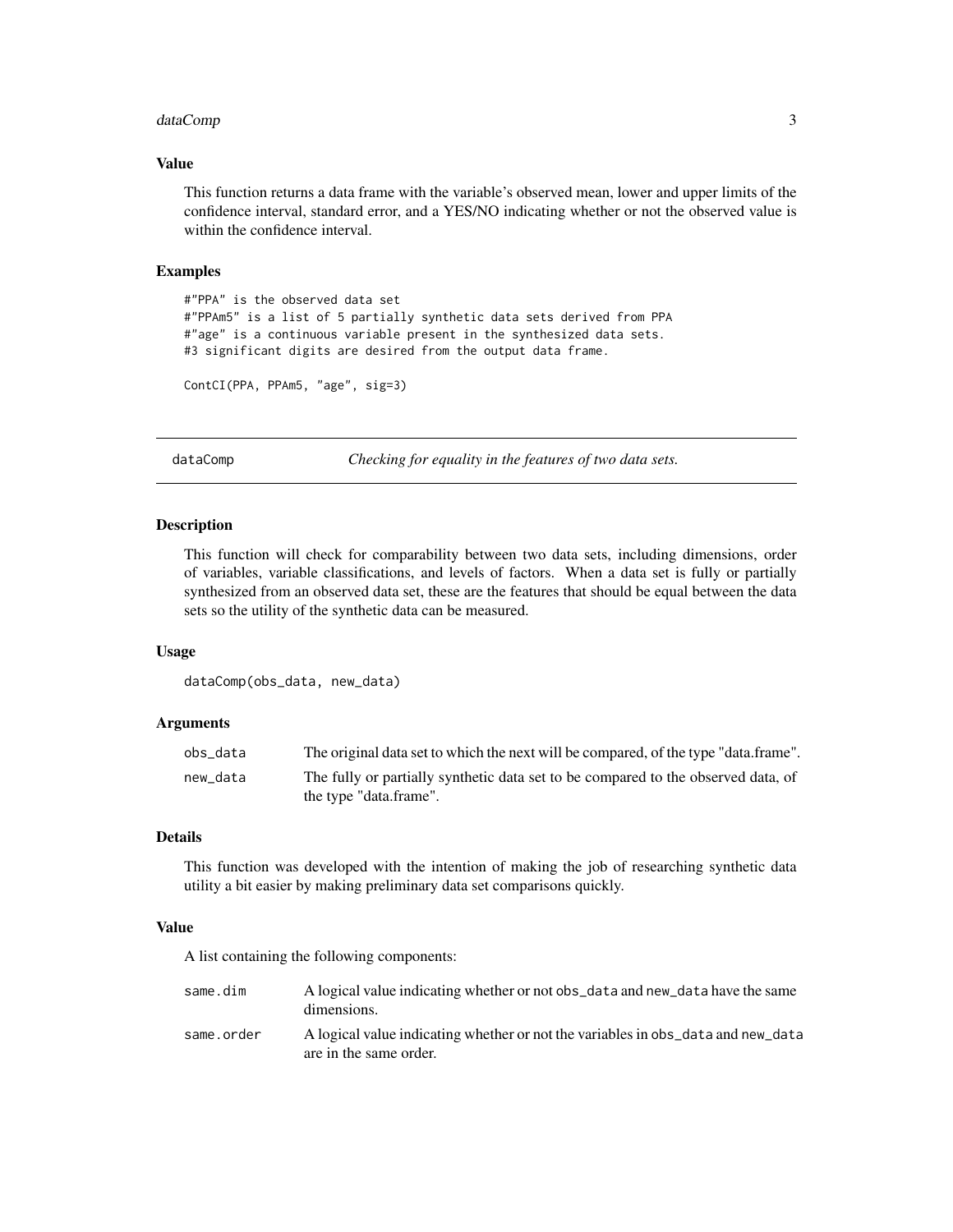<span id="page-3-0"></span>

| class.identical |                                                                                                           |
|-----------------|-----------------------------------------------------------------------------------------------------------|
|                 | A logical value indicating where or not the variable classifications are identical.                       |
| class.table     | A table of types of variable classifications.                                                             |
| fac.num.same    | A logical value indicating whether or not the factors in the data sets have the<br>same number of levels. |
| fac.lev.same    | A logical value indicating whether or not the factors in the data sets have the<br>same levels.           |

#### Examples

#PPA is observed data set, PPAps1 is a partially synthetic data set derived from the observed data.

dataComp(PPA, PPAps1)

logicCheck *Checking for logical consistency between two categorical variables in a synthesized data set.*

#### Description

This function will check for logical consistency between two categorical variables in a fully or partially synthesized data set.

# Usage

logicCheck(obs\_data, new\_data, vars, NAopt = T)

# Arguments

| obs_data | The original data set to which the next will be compared, of the type "data.frame".                         |
|----------|-------------------------------------------------------------------------------------------------------------|
| new_data | The fully or partially synthetic data set to be compared to the observed data, of<br>the type "data.frame". |
| vars     | A vector of two categorical variables in the data sets to check for logical consis-<br>tency.               |
| NAopt    | Defaults to TRUE to use NAs in tables. If you do not wish to check for NAs,<br>put FALSE.                   |

#### Details

When a data set is fully or partially synthesized from an observed data set, sometimes there are logical consistencies in the observed data set which must be adhered to in the synthesized data set that may be violated during the course of the synthesis. For example, if there is a data set which contains an age variable and a variable that represents whether or not a person has a drivers license in the state of Pennsylvania, the age variable should indicate that the person is at least 16-years-old if the license indicator shows that the person has a drivers license. It is recommended that you check for data comparability with dataComp() prior to using this function.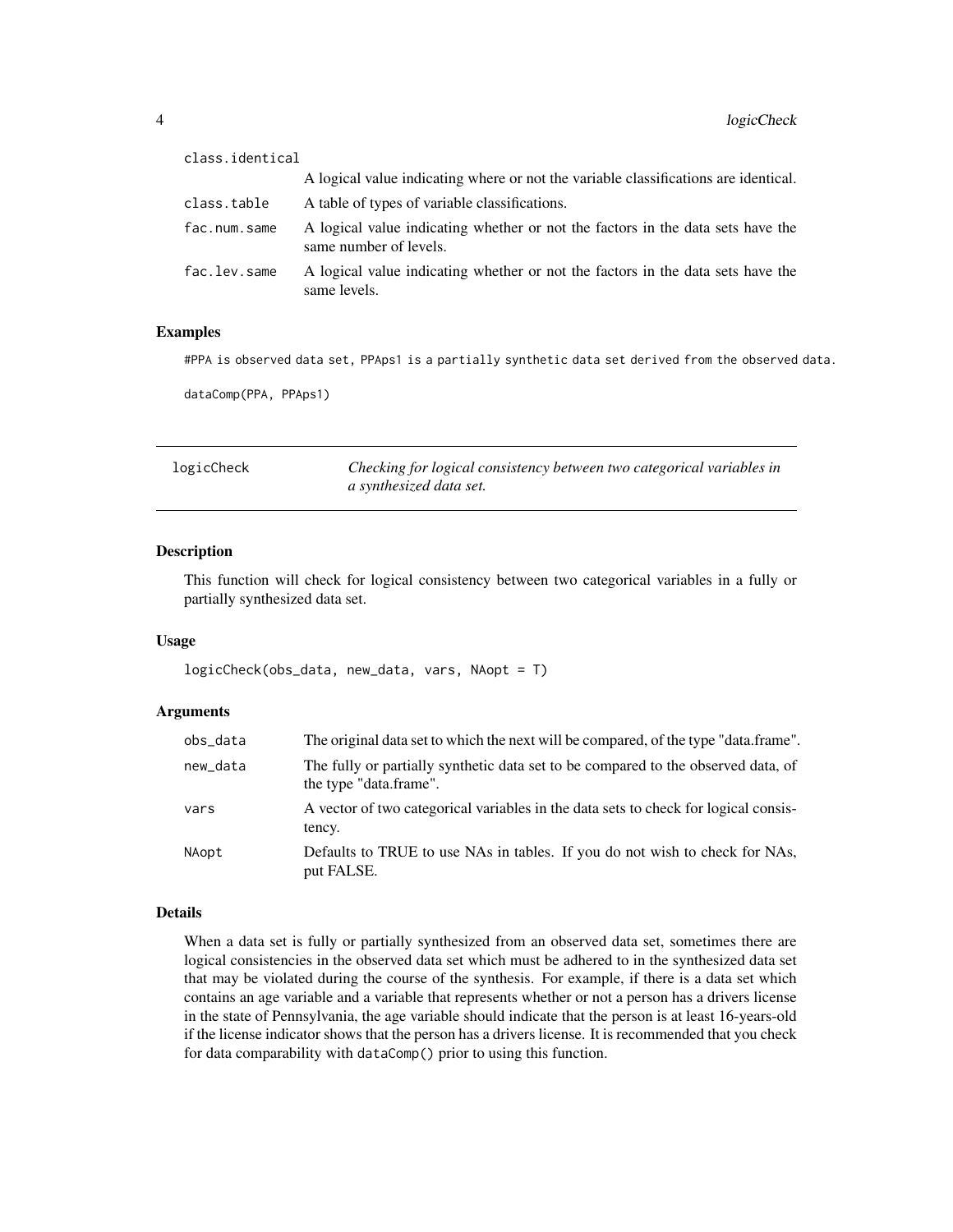#### <span id="page-4-0"></span>oneCatCI 5

This function creates cross-tabulations of the specified variables of both the observed data set and synthesized data set, then checks that the corresponding cell values are either zero or a positive value accordingly. It was developed with the intention of making the job of researching synthetic data utility a bit easier by quickly checking for logical consistency.

#### Value

This function returns a message stating whether or not there were any potential logical inconsistencies found in the data sets for the variables specified. Then the cross-tabulations will be printed (in either case) for the analyst to review.

This function will also return a list of the following components:

| consistent | A logical value indicating whether the variable cross-tabulation is logically con-<br>sistent. |
|------------|------------------------------------------------------------------------------------------------|
| obs.table  | The original data set cross-tabulation.                                                        |
| new.table  | The new data set cross-tabulation.                                                             |
| which      | A matrix indicating if values are logically consistent. 0=consistent, otherwise=inconsistent.  |

#### Examples

#PPA is observed data set, PPAps2 is a partially synthetic data set derived from the observed data. #age17plus and marriage are two categorical variables within these data sets.

logicCheck(PPA, PPAps2, c("age17plus", "marriage"))

| oneCatCI | Confidence intervals and standard errors for one synthetic categorical |
|----------|------------------------------------------------------------------------|
|          | variable of derived with multiply imputed datasets.                    |

#### Description

This function will calculate confidence intervals and standard errors from the proportional responses of multiply imputed datasets for a specified categorical variable, and also gives a YES/NO indicator for whether or not the observed value is within the confidence interval. The confidence intervals and standard errors are calculated from variance formulas that are specific to whether the multiple imputed datasets are fully or partially synthetic. See reference for more information.

### Usage

```
oneCatCI(obs_data, imp_data_list, type, var, sig = 6, alpha = 0.05)
```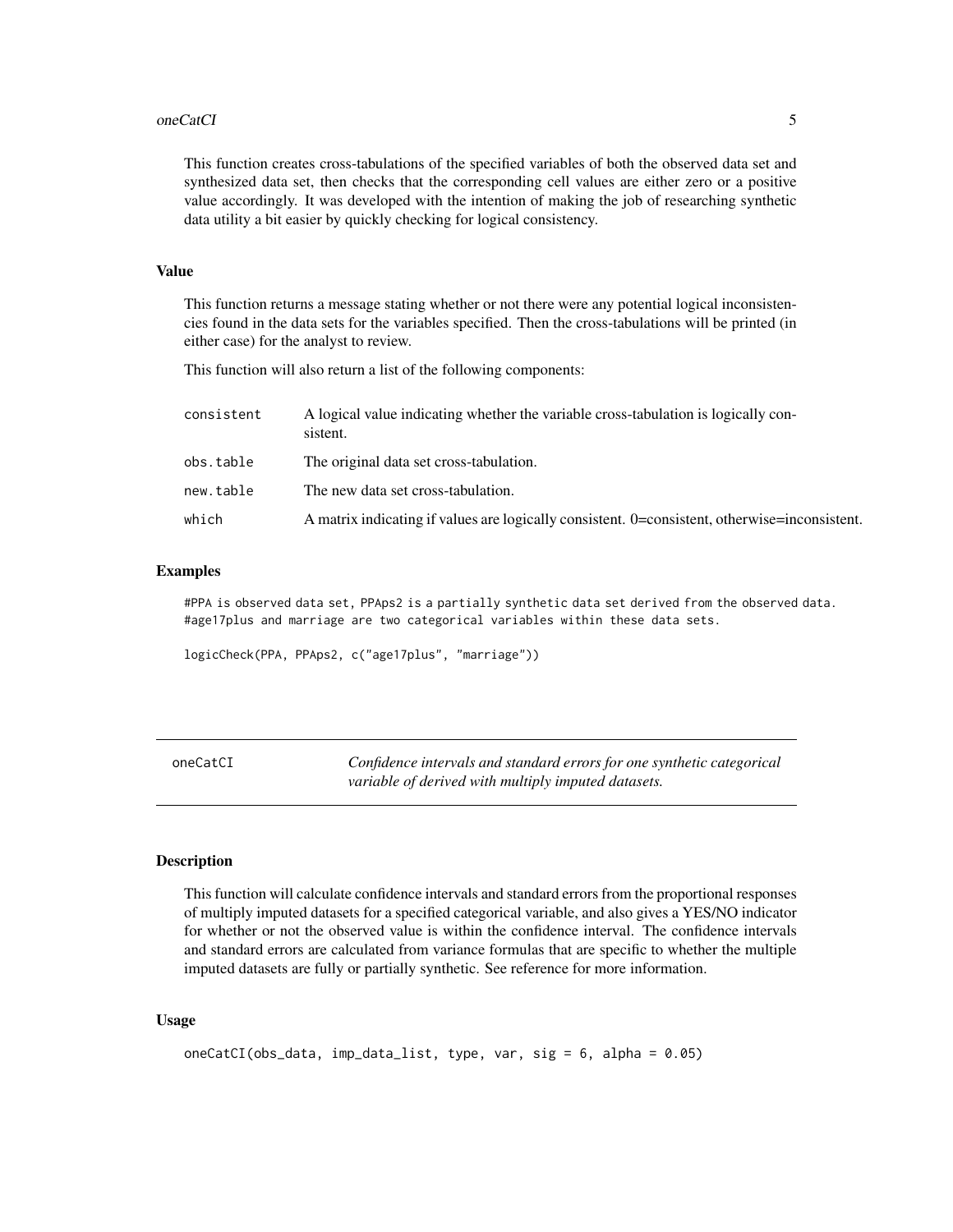#### <span id="page-5-0"></span>**Arguments**

| obs_data      | The original dataset to which the next will be compared, of the type "data.frame".             |
|---------------|------------------------------------------------------------------------------------------------|
| imp_data_list | A list of datasets that are either synthetic or contain imputed values.                        |
| type          | Specifies which type of datasets are in imp_data_list. Options are "fully" and<br>"partially". |
| var           | The categorical variable being checked. Should be of type "factor".                            |
| sig           | The number of significant digits in the output dataframe. Defaults to 6.                       |
| alpha         | Test size, defaults to 0.05.                                                                   |

#### Details

This function was developed with the intention of making the job of researching synthetic data utility a bit easier by providing another way of measuring utility.

# Value

This function returns a dataframe with the variable's responses, observed values, lower and upper limits of the confidence interval, standard error, and "YES"/"NO" indicating whether or not the observed value is within the confidence interval.

# References

Reiter JP, Raghunathan TE (2007). "The Multiple Adaptations of Multiple Imputation." *Journal of the American Statistical Association*.

#### Examples

#PPA is observed data set, PPAm5 is a list of 5 partially synthetic data sets derived from PPA. #sex is a categorical variable within these data sets. 3 significant digits are desired.

```
oneCatCI(obs_data=PPA, imp_data_list=PPAm5, type="partially", var="sex", sig=3)
```

| pertRates |        | Calculates perturbation rates of overall data set and specific vari- |  |  |  |  |
|-----------|--------|----------------------------------------------------------------------|--|--|--|--|
|           | ables. |                                                                      |  |  |  |  |

#### Description

This function will calculate the overall perturbation rate of an imputed data set and for specific variables requested.

#### Usage

```
pertRates(obs_data, new_data, imp_vars, desc = FALSE, sig = 4)
```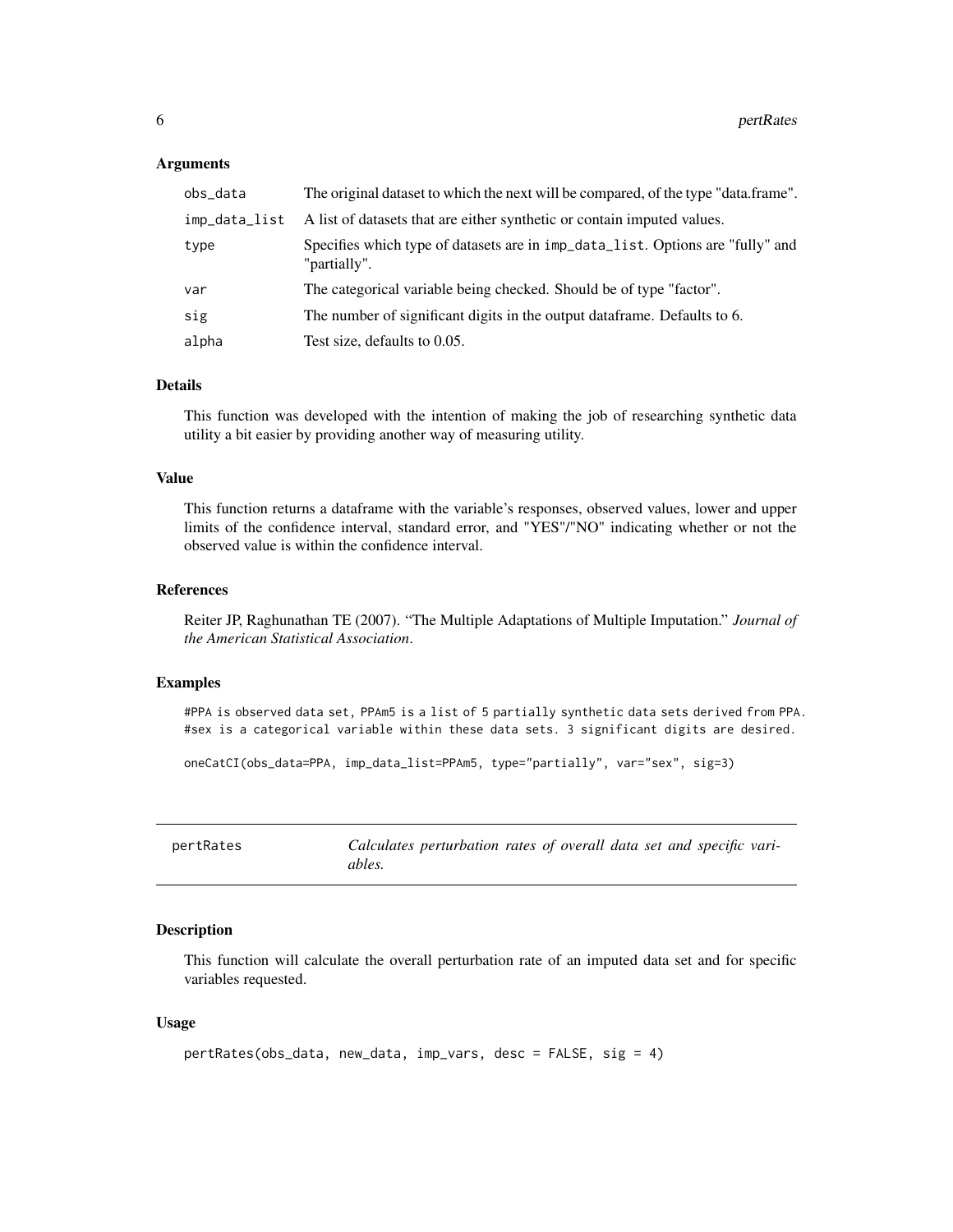<span id="page-6-0"></span>**Arguments** 

| obs_data | The original dataset to which the next will be compared, of the type "data.frame".                                           |
|----------|------------------------------------------------------------------------------------------------------------------------------|
| new_data | The fully or partially synthetic data set to be compared to the observed data, of<br>the type "data.frame".                  |
| imp_vars | The variable or a vector of variables which were imputed and are to be used in<br>the overall perturbation rate calculation. |
| desc     | Whether or not the variable perturbation rates should be output in descending<br>rate order. Defaults to FALSE.              |
| sig      | The number of significant digits desired for the overall perturbation rate. De-<br>faults to 4.                              |

#### Details

A record in a data set is considered "perturbed" when at least one value in the record is different from the observed data. The overall perturbation rate is therefore the number of records that are found to be perturbed over the number of records in a data set.

The variable perturbation rate is simply the rate at which the values for a given variable are different from those in the observed data set.

This function was developed with the intention of making the job of researching synthetic data utility a bit easier by quickly calculating perturbation rates.

#### Value

Returns the overall perturbation rate of the synthetic data set and the specific variable perturbation rates in percentages, rounded to 0.1. The function will also output in list format with the following components:

| overall  | The overall perturbation rate.           |
|----------|------------------------------------------|
| variable | A vector of variable perturbation rates. |

#### Examples

#PPA is observed data set, PPAps2 is a partially synthetic data set derived from the observed data. #age17plus, marriage, and vet are three categorical variables within these data sets.

```
pertRates(PPA, PPAps2, c("age17plus", "marriage", "vet"))
```

*Characteristics of 1000 People in Pennsylvania.* 

#### Description

A dataset containing some variables about 1000 people in Pennsylvania. This is a subset of the 2017 ACS PUMS data with one indicator variable added.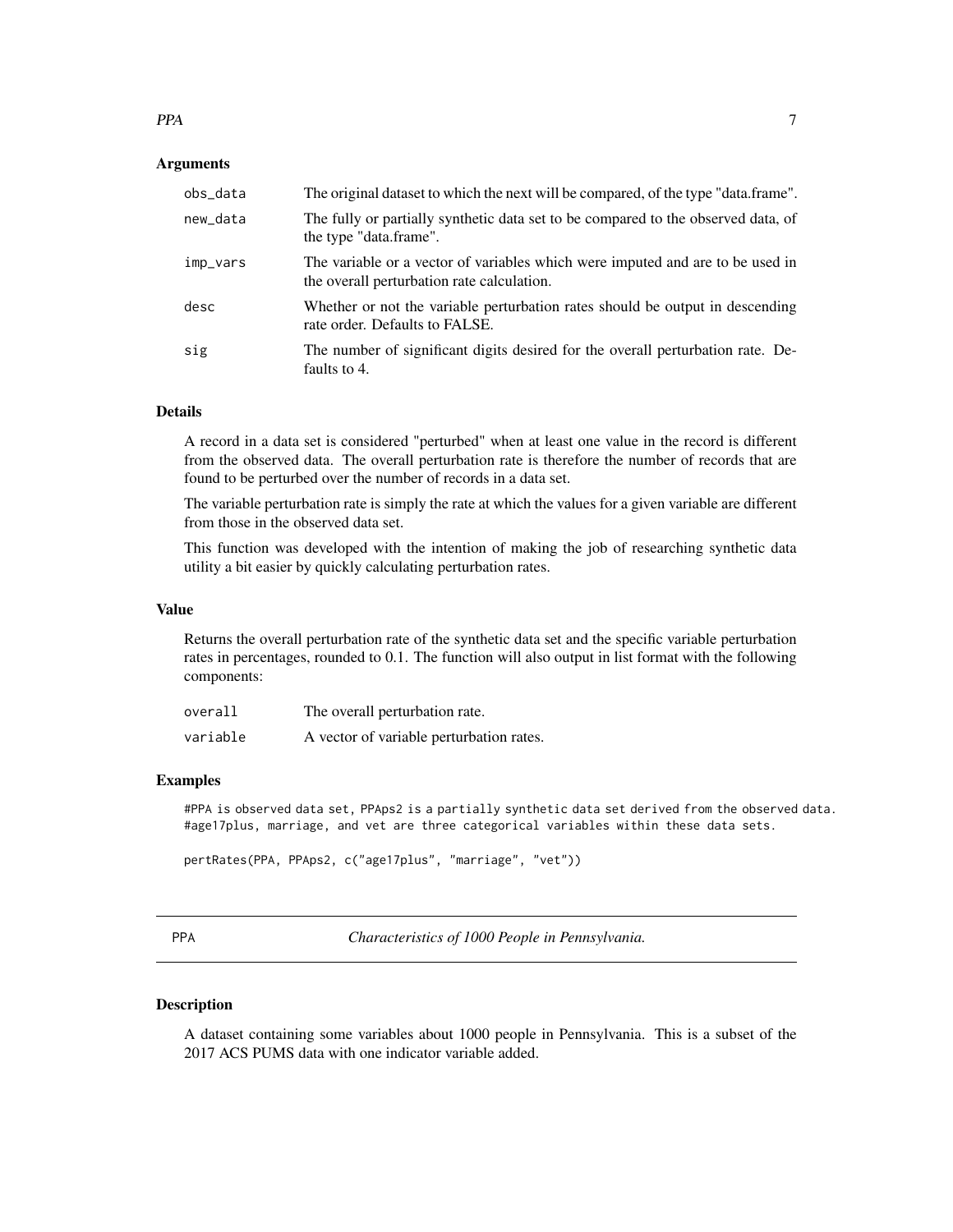#### <span id="page-7-0"></span>Usage

PPA

# Format

A data frame with 1000 rows and 7 variables:

```
age age of respondent, in years, ("AGEP")
sex sex of respondent, ("SEX")
race recoded detailed race code, ("RAC1P")
marriage married/spouse present/spouse absent, ("MSP")
emp employment status recode, ("ESR")
vet veteran period of service, ("VPS")
age17plus age \ge = 17 indicator
```
#### Source

[https://factfinder.census.gov/faces/tableservices/jsf/pages/productview.xhtml?pi](https://factfinder.census.gov/faces/tableservices/jsf/pages/productview.xhtml?pid=ACS_pums_csv_2017&prodType=document)d= [ACS\\_pums\\_csv\\_2017&prodType=document](https://factfinder.census.gov/faces/tableservices/jsf/pages/productview.xhtml?pid=ACS_pums_csv_2017&prodType=document)

PPAm5 *A list containing 5 partially synthetic data sets.*

# Description

This is a list that has the 5 partially synthetic versions of PPA (PPAps1 - PPAps5).

#### Usage

PPAm5

# Format

5 data frames with 1000 rows and 7 variables:

age age of respondent, in years, ("AGEP")

sex sex of respondent, ("SEX")

race recoded detailed race code, ("RAC1P")

marriage married/spouse present/spouse absent, ("MSP")

emp employment status recode, ("ESR")

vet veteran period of service, ("VPS")

 $age17 plus age > = 17 indicator$ 

#### Source

[https://factfinder.census.gov/faces/tableservices/jsf/pages/productview.xhtml?pi](https://factfinder.census.gov/faces/tableservices/jsf/pages/productview.xhtml?pid=ACS_pums_csv_2017&prodType=document)d= [ACS\\_pums\\_csv\\_2017&prodType=document](https://factfinder.census.gov/faces/tableservices/jsf/pages/productview.xhtml?pid=ACS_pums_csv_2017&prodType=document)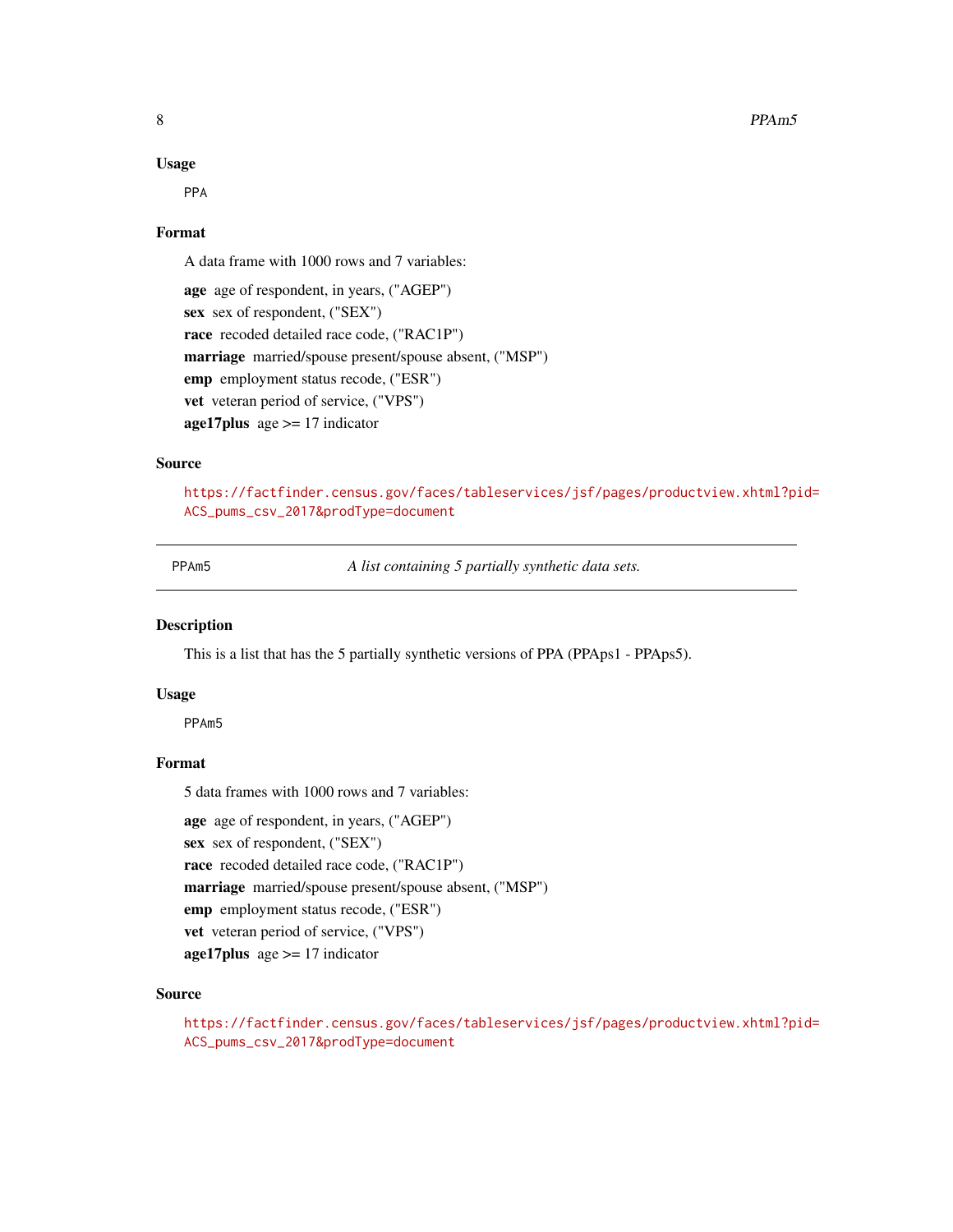<span id="page-8-0"></span>

# Description

This is a version of the PPA data set that is partially synthetic. Some of the values of "sex", "marriage", and "age17plus" were imputed.

#### Usage

PPAps1

# Format

A data frame with 1000 rows and 7 variables:

age age of respondent, in years, ("AGEP")

sex sex of respondent, ("SEX")

race recoded detailed race code, ("RAC1P")

marriage married/spouse present/spouse absent, ("MSP")

emp employment status recode, ("ESR")

vet veteran period of service, ("VPS")

age17plus age  $\ge$  = 17 indicator

#### Source

[https://factfinder.census.gov/faces/tableservices/jsf/pages/productview.xhtml?pi](https://factfinder.census.gov/faces/tableservices/jsf/pages/productview.xhtml?pid=ACS_pums_csv_2017&prodType=document)d= [ACS\\_pums\\_csv\\_2017&prodType=document](https://factfinder.census.gov/faces/tableservices/jsf/pages/productview.xhtml?pid=ACS_pums_csv_2017&prodType=document)

PPAps2 *Characteristics of 1000 People in Pennsylvania, partially synthetic (set 2).*

# Description

This is a version of the PPA data set that is partially synthetic. Some of the values of "sex", "marriage", and "age17plus" were imputed.

#### Usage

PPAps2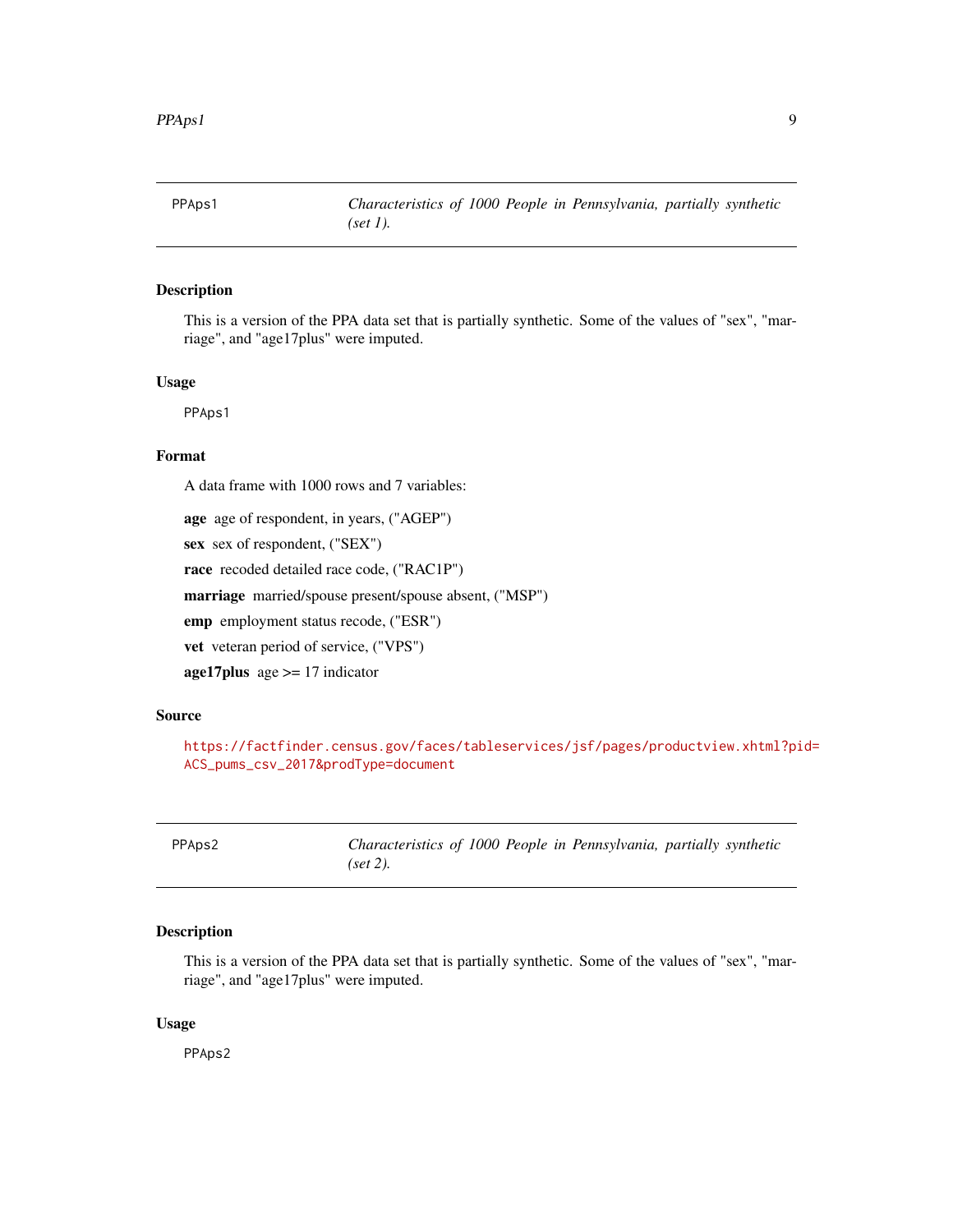# Format

A data frame with 1000 rows and 7 variables:

```
age age of respondent, in years, ("AGEP")
sex sex of respondent, ("SEX")
race recoded detailed race code, ("RAC1P")
marriage married/spouse present/spouse absent, ("MSP")
emp employment status recode, ("ESR")
vet veteran period of service, ("VPS")
age17 plus age > = 17 indicator
```
# Source

[https://factfinder.census.gov/faces/tableservices/jsf/pages/productview.xhtml?pi](https://factfinder.census.gov/faces/tableservices/jsf/pages/productview.xhtml?pid=ACS_pums_csv_2017&prodType=document)d= [ACS\\_pums\\_csv\\_2017&prodType=document](https://factfinder.census.gov/faces/tableservices/jsf/pages/productview.xhtml?pid=ACS_pums_csv_2017&prodType=document)

| PPAps3 | Characteristics of 1000 People in Pennsylvania, partially synthetic |  |  |  |  |
|--------|---------------------------------------------------------------------|--|--|--|--|
|        | $(set 3)$ .                                                         |  |  |  |  |

#### Description

This is a version of the PPA data set that is partially synthetic. Some of the values of "sex", "marriage", and "age17plus" were imputed.

# Usage

PPAps3

# Format

A data frame with 1000 rows and 7 variables:

age age of respondent, in years, ("AGEP")

sex sex of respondent, ("SEX")

race recoded detailed race code, ("RAC1P")

marriage married/spouse present/spouse absent, ("MSP")

emp employment status recode, ("ESR")

vet veteran period of service, ("VPS")

 $age17 plus age > = 17 indicator$ 

# Source

[https://factfinder.census.gov/faces/tableservices/jsf/pages/productview.xhtml?pi](https://factfinder.census.gov/faces/tableservices/jsf/pages/productview.xhtml?pid=ACS_pums_csv_2017&prodType=document)d= [ACS\\_pums\\_csv\\_2017&prodType=document](https://factfinder.census.gov/faces/tableservices/jsf/pages/productview.xhtml?pid=ACS_pums_csv_2017&prodType=document)

<span id="page-9-0"></span>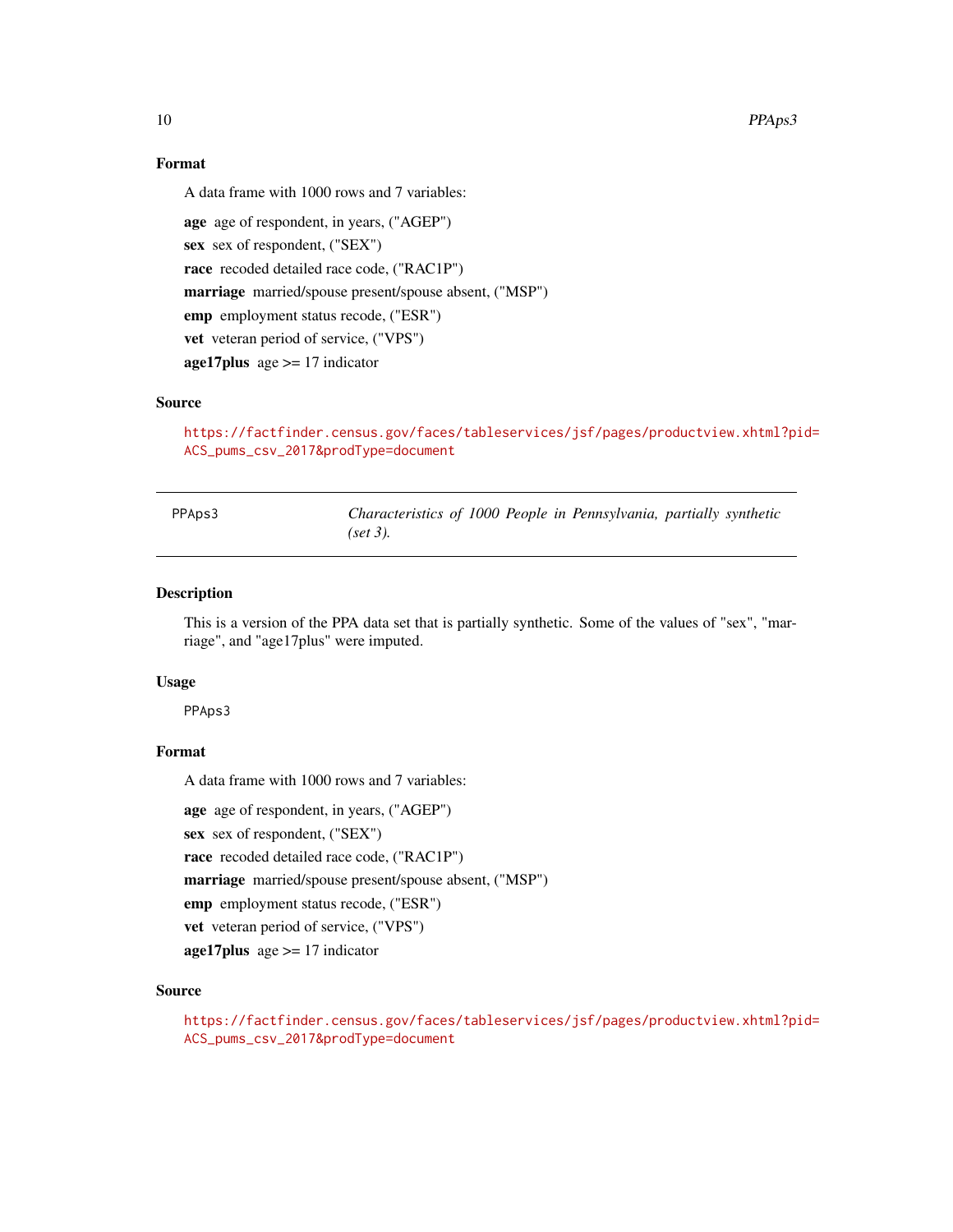<span id="page-10-0"></span>

# Description

This is a version of the PPA data set that is partially synthetic. Some of the values of "sex", "marriage", and "age17plus" were imputed.

#### Usage

PPAps4

# Format

A data frame with 1000 rows and 7 variables:

age age of respondent, in years, ("AGEP")

sex sex of respondent, ("SEX")

race recoded detailed race code, ("RAC1P")

marriage married/spouse present/spouse absent, ("MSP")

emp employment status recode, ("ESR")

vet veteran period of service, ("VPS")

age17plus age  $\ge$  = 17 indicator

#### Source

[https://factfinder.census.gov/faces/tableservices/jsf/pages/productview.xhtml?pi](https://factfinder.census.gov/faces/tableservices/jsf/pages/productview.xhtml?pid=ACS_pums_csv_2017&prodType=document)d= [ACS\\_pums\\_csv\\_2017&prodType=document](https://factfinder.census.gov/faces/tableservices/jsf/pages/productview.xhtml?pid=ACS_pums_csv_2017&prodType=document)

PPAps5 *Characteristics of 1000 People in Pennsylvania, partially synthetic (set 5).*

# Description

This is a version of the PPA data set that is partially synthetic. Some of the values of "sex", "marriage", and "age17plus" were imputed.

#### Usage

PPAps5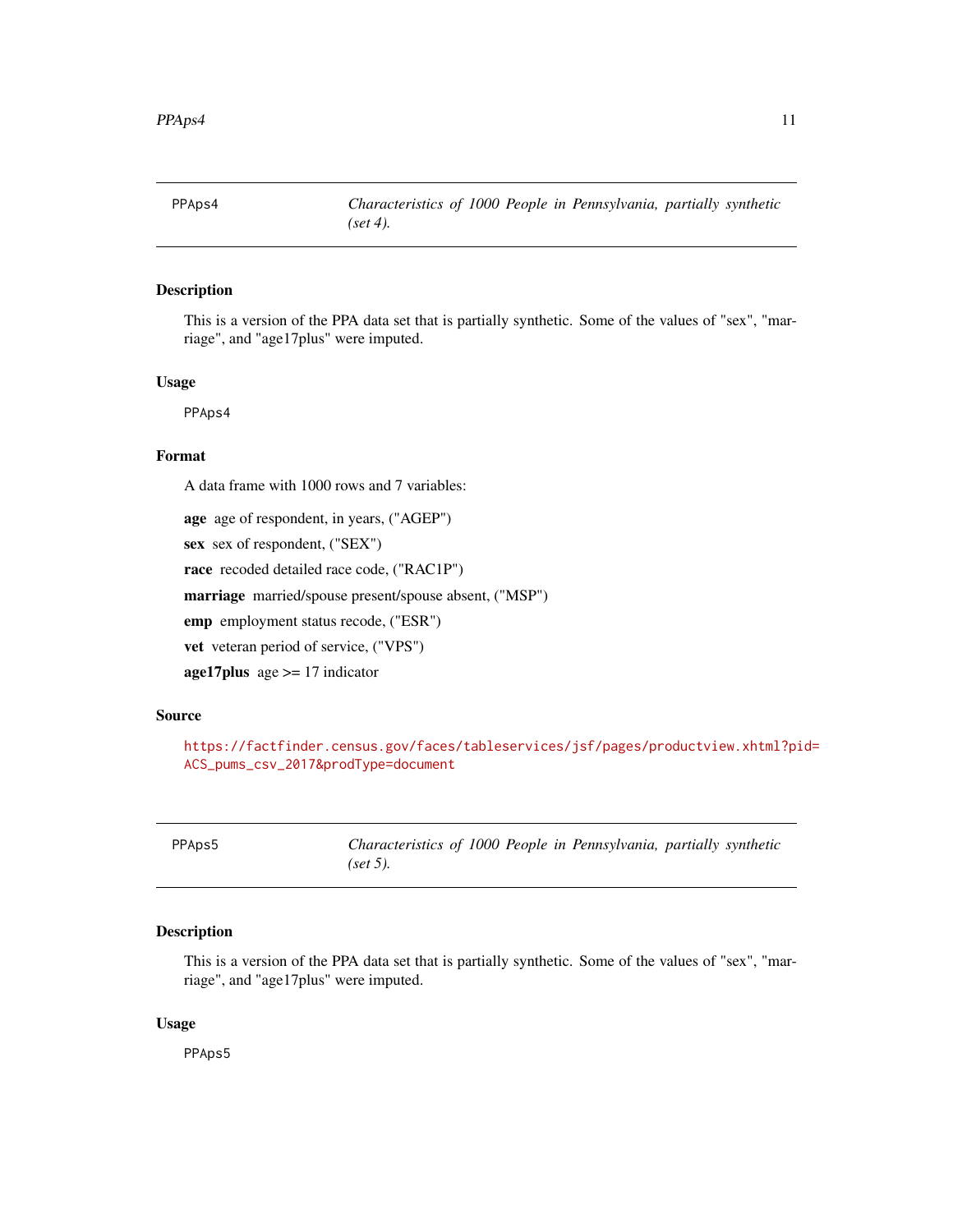# <span id="page-11-0"></span>Format

A data frame with 1000 rows and 7 variables:

age age of respondent, in years, ("AGEP") sex sex of respondent, ("SEX") race recoded detailed race code, ("RAC1P") marriage married/spouse present/spouse absent, ("MSP") emp employment status recode, ("ESR") vet veteran period of service, ("VPS")  $age17 plus age > = 17 indicator$ 

# Source

[https://factfinder.census.gov/faces/tableservices/jsf/pages/productview.xhtml?pi](https://factfinder.census.gov/faces/tableservices/jsf/pages/productview.xhtml?pid=ACS_pums_csv_2017&prodType=document)d= [ACS\\_pums\\_csv\\_2017&prodType=document](https://factfinder.census.gov/faces/tableservices/jsf/pages/productview.xhtml?pid=ACS_pums_csv_2017&prodType=document)

| twoCatCI |
|----------|
|----------|

Confidence intervals and standard errors for the cross-tabulation of *two categorical variables of derived with multiply imputed datasets.*

# Description

This function will calculate confidence intervals and standard errors from the proportional tabular responses of multiply imputed datasets for the cross-tabulation of two categorical variables, and also give a YES/NO indicator for whether or not the observed value is within the confidence interval. The confidence intervals and standard errors are calculated from formulas that are adapted for fully and partially synthetic data sets. See reference for more information.

#### Usage

```
twoCatCI(obs_data, imp_data_list, type, vars, sig = 4, alpha = 0.05)
```
#### Arguments

| obs_data      | The original dataset to which the next will be compared, of the type "data.frame".             |
|---------------|------------------------------------------------------------------------------------------------|
| imp_data_list | A list composed of m synthetic data sets.                                                      |
| type          | Specifies which type of datasets are in imp_data_list. Options are "fully" and<br>"partially". |
| vars          | A vector of the two categorical variable being checked. Should be of type "fac-<br>tor".       |
| sig           | The number of significant digits in the output data frames. Defaults to 4.                     |
| alpha         | Test size, defaults to 0.05.                                                                   |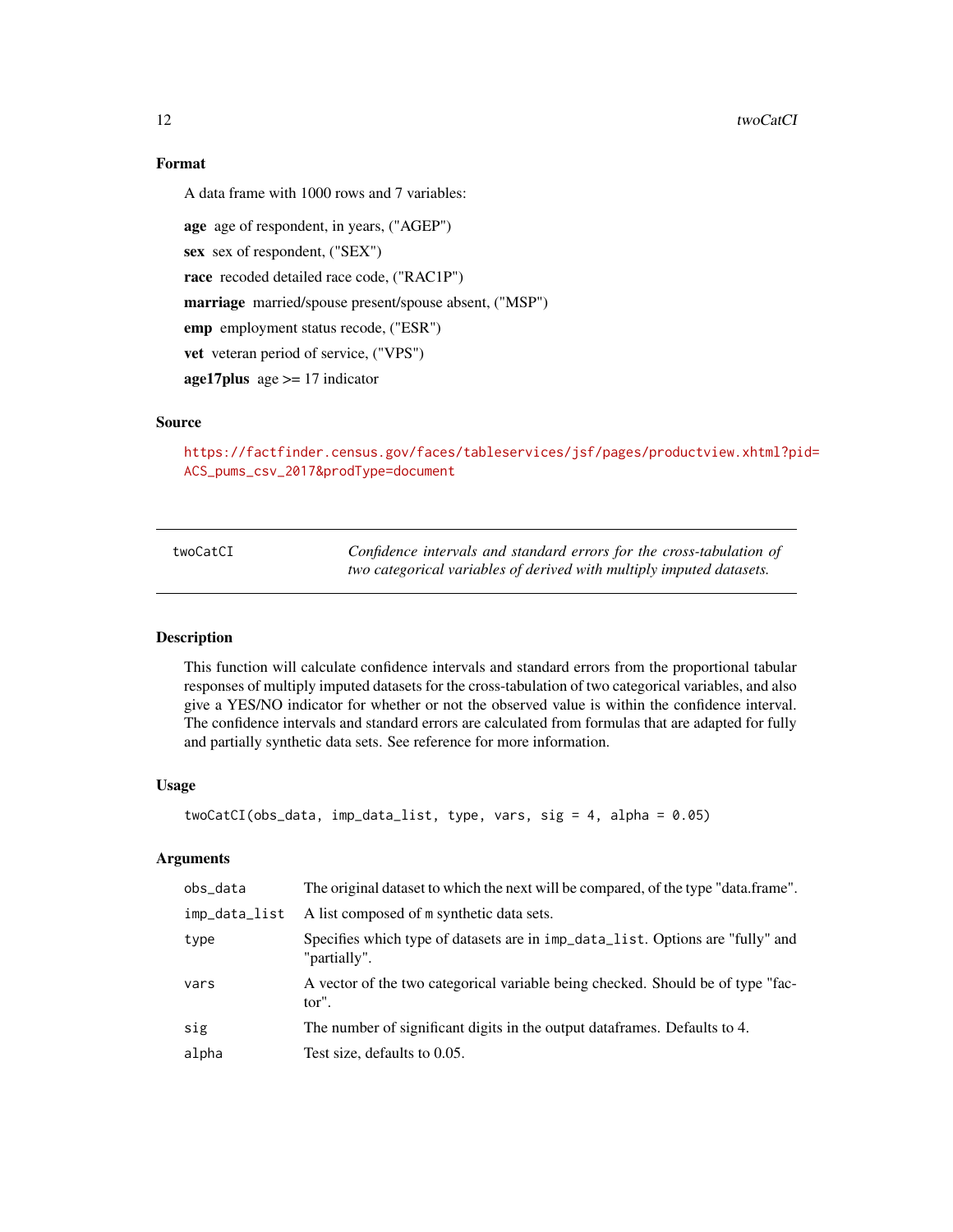#### twoCatCI 13

# Details

This function was developed with the intention of making the job of researching synthetic data utility a bit easier by providing another way of measuring utility.

# Value

This function returns a list of five data frames:

| Observed        | A cross-tabular proportion of observed values                                                  |
|-----------------|------------------------------------------------------------------------------------------------|
| Lower           | Lower limit of the confidence interval                                                         |
| Upper           | Upper limit of the confidence interval                                                         |
| SE <sub>S</sub> | <b>Standard Errors</b>                                                                         |
| CI_Indicator    | "YES"/"NO" indicating whether or not the observed value is within the confi-<br>dence interval |

# References

Reiter JP, Raghunathan TE (2007). "The Multiple Adaptations of Multiple Imputation." *Journal of the American Statistical Association*.

# Examples

#PPA is the observed data set. PPAm5 is a list of 5 partially synthetic data sets derived from PPA. #"sex" and "race" are categorical variables present in the synthesized data sets. #3 significant digits are desired in the output dataframes.

```
twoCatCI(PPA, PPAm5, "partially", c("sex", "race"), sig=3)
```